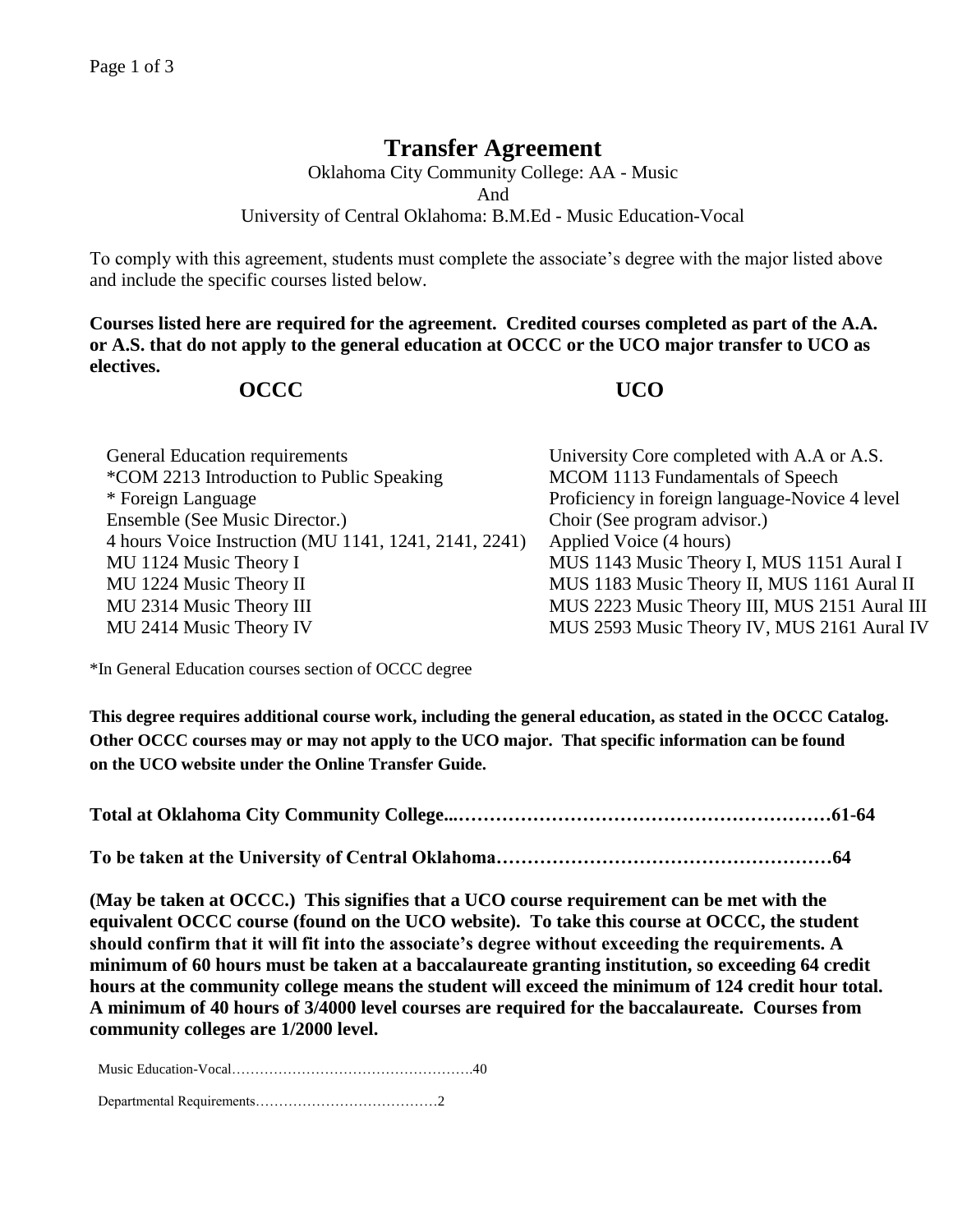## Page 2 of 3

MUS 1120 Recital Attendance (must be taken each semester at UCO) MUED 2112 Introduction to Music Education Music History……………………………………………………6 MUS 3433 Music History Survey I MUS 3443 Music History Survey II Major Courses…………………………………………………..16 MUED 2121 Solfege Studies for Music Educators MUED 4853 Elementary Vocal Music Methods MUED 4873 Secondary Vocal Music Methods MUS 2821 Singing Diction for Choral Directors MUS 3102 Principles of Conducting MUS 3512 Choral Conducting MUS 3532 Voice Pedagogy MUS 3731 Music Technology MUS 4451 Advanced Choral Techniques Applied Voice…………………………………………………......6 \*Piano……………………………………………………………..6 MPER 2731 Class Piano I MPER 2831 Class Piano II MPER 2931 Class Piano III MPER 2941 Class Piano IV Applied Piano – 2 hours Choir……………………………………………………………….3 Choral Ensembles are as follows: Concert Choir, Cantilena, Chamber Choir, Cantare, University Choir, Edmond Community Chorale. Except for one semester designated for a senior recital, enrollment is required each semester for students enrolled in 12 or more hours. Recital………………………………………………………..…….1 MPER 3811 Junior Recital (Must be concurrently enrolled in 2 hours of MPER 3020 Applied Music) Professional Education…………………………………………..…….24 PTE 1010 Introduction to Teacher Education PTE 3023 Foundations of American Education/Clinical Exp PTE 3163 Developmental Psychology SPED 4123 Teaching Individuals with Disabilities ^PTE 4533 Contemporary Learning Sciences ^#PTE 4811 Contemporary Issues ^#PTE 4848 Internship/Student Teaching PK-12 ^#PTE 4853 Classroom Management and Instruction ^Admission to Teacher Education required #To be taken the same semester **Minimum hours required…………………………………………….131\*** \*Total hours required for this major may exceed the minimum 124 credit hour institutional requirement and will vary according to course selection. It is recommended students complete two years of a second language in high school.

Other requirements for the BMEd degree

Before students can be accepted into the BMEd degree, they must demonstrate, through audition, a repertory and technical proficiency demonstrating a reasonable expectation for completion of the degree.

All students (except piano majors) must enroll in Class Piano (MPER 2731, 2831, 2931, 2941) the first two semesters of study. The minimum grade of C in each course demonstrates proficiency at that level.